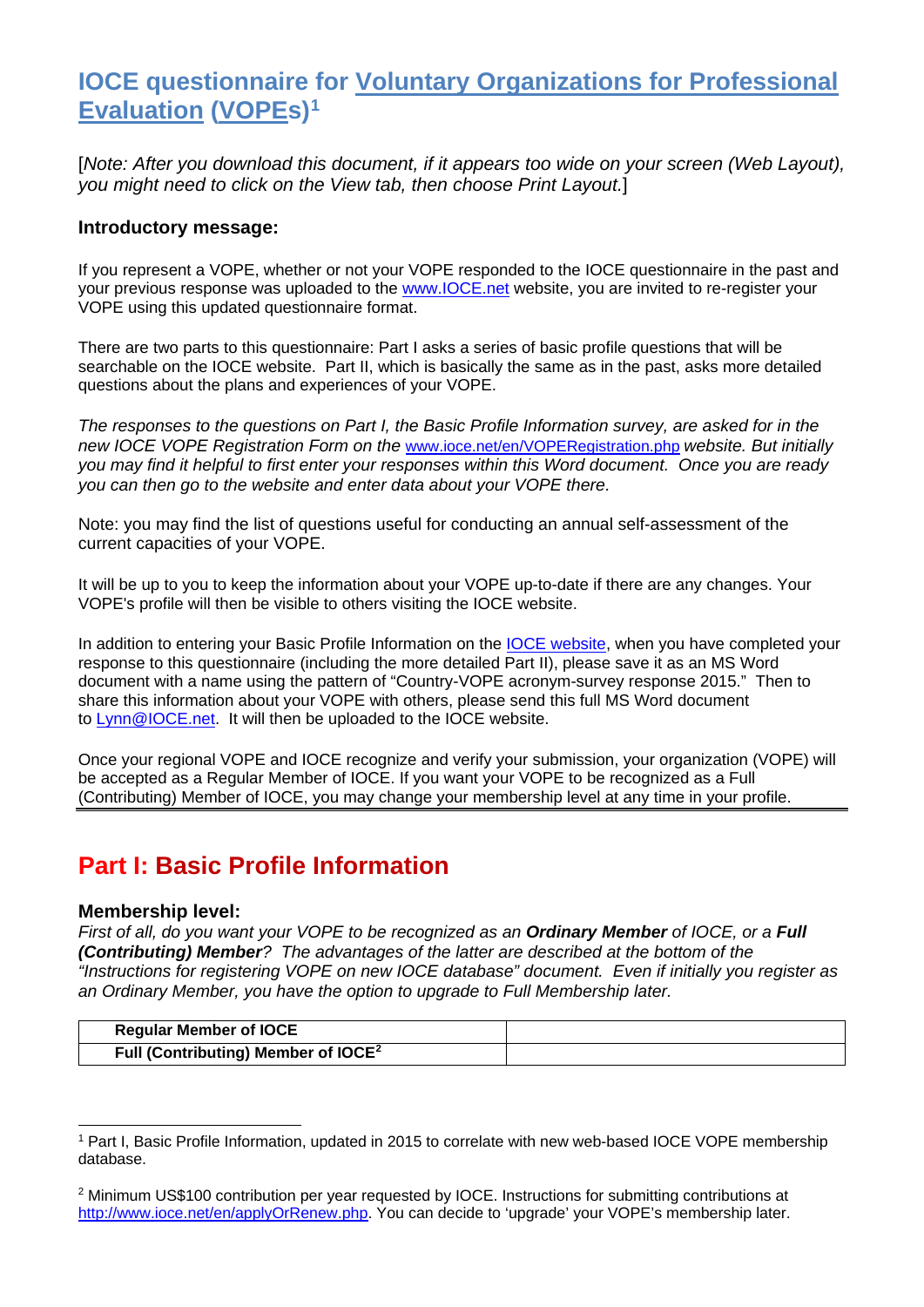| 1. Full name of VOPE*3                                                                        | <b>ETHIOPIAN EVALUATION</b>                |
|-----------------------------------------------------------------------------------------------|--------------------------------------------|
|                                                                                               | <b>ASSOCIATION</b>                         |
| 2. Acronym of VOPE*                                                                           | <b>EEvA</b>                                |
| 3. Name of Primary Contact person*                                                            | Berhanu Assefa Tegegne                     |
| 4. Email address of Primary Contact*4                                                         | ho1393@yahoo.com                           |
| 5. Name of 2 <sup>nd</sup> contact person                                                     | <b>Amanuel Asgedom</b>                     |
| 6. 2 <sup>nd</sup> contact person's email                                                     | amanuel.asgedom@savethechildren.org        |
| Name of 3 <sup>rd</sup> contact person<br>7.                                                  | <b>Yohannes Belihu</b>                     |
| 3rd contact person's email<br>8.                                                              | yohannes.belihu@gmail.com                  |
| 9. Preferred language of contact persons                                                      | <b>English</b>                             |
|                                                                                               |                                            |
| <b>Organizational Identification</b>                                                          |                                            |
| 10. VOPE website URL (if any) <sup>5</sup>                                                    | <b>NO</b>                                  |
| 11. Postal address for VOPE                                                                   | <b>NO</b>                                  |
| 12. Year VOPE founded*                                                                        |                                            |
| 13. Current status* (identify which)                                                          | 2008<br>Informal network<br>1.             |
|                                                                                               | 2. Formal association/society (charter and |
|                                                                                               | bylaws adopted)                            |
| 14. VOPE legally recognized by government?*                                                   | <b>No</b><br>1.                            |
|                                                                                               | Not yet (but we're working on it)<br>2.    |
|                                                                                               | 3.<br>Yes                                  |
| 15. Geographic scope of organization*                                                         | International<br>1.                        |
|                                                                                               | Regional (multi-national)<br>2.            |
|                                                                                               | 3.<br><b>National</b>                      |
|                                                                                               | Sub-national (e.g. local affiliate)<br>4.  |
| 16. If regional VOPE: Name of region<br>17. If national or sub-national VOPE: Name of country | <b>NA</b><br>Ethiopia                      |
| 18. If sub-national VOPE: name geographical area                                              | <b>NA</b>                                  |
| 19. If VOPE with sectoral focus, name of sector                                               | No                                         |
|                                                                                               |                                            |
| <b>Membership</b>                                                                             |                                            |
| 20. Number of dues-paying official members*                                                   | 125                                        |
| 21. Number of non-dues-paying members                                                         | 100                                        |
| 22. Total current number of members*                                                          | 225                                        |
| 23. Total on mailing list                                                                     | 225                                        |
| 24. Is your VOPE open to membership by anybody with                                           | No<br>1.                                   |
| interest in evaluation?                                                                       | 2.<br>Yes                                  |
| 25. Does the membership of your VOPE include specialists in                                   | 1.<br><b>No</b>                            |
| a variety of sectors/ disciplines?                                                            | 2.<br>Yes                                  |
| 26. Number of VOPE members working in governmental                                            | 57                                         |
| agencies                                                                                      |                                            |
| 27. Number of VOPE members working in NGOs/CSOs                                               | 40                                         |
| 28. Number of VOPE members working in academia                                                | 25                                         |
| 29. Number of VOPE members who work in private sector                                         | 12                                         |
| (including free-lance consultants)                                                            |                                            |
| 30. Number of VOPE membership who are women                                                   | 16                                         |

<span id="page-1-0"></span><sup>3</sup> **Answers are required for fields in bold and marked \***. Others are optional.

-

<span id="page-1-1"></span><sup>4</sup> If your VOPE has a generic email address (rather than a personal one) you might want to enter it here, as this will be visible on the IOCE website.

<span id="page-1-2"></span> $^5$  If your VOPE does not already have its own website, but wants to set up its own website as a sub-site within the IOCE website, contact <u>Lynn@IOCE.net</u>. This will be an added service available to Full (Contributing) Members of IOCE for an additional charge, typically less expensive than other commercial website platforms.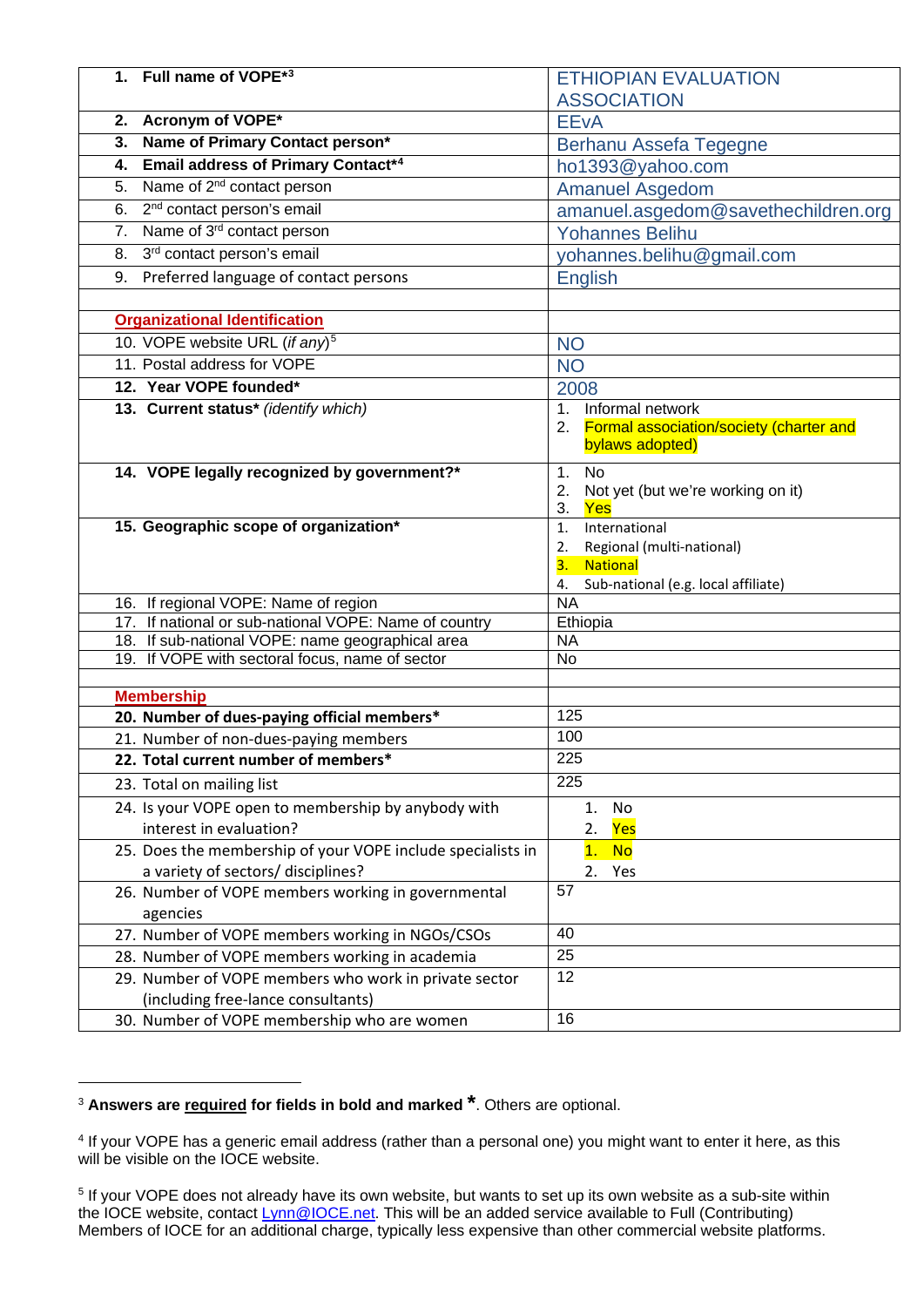| 31. Number of VOPE members who are below age of 35 / or                                             | Not recorded                                                   |
|-----------------------------------------------------------------------------------------------------|----------------------------------------------------------------|
| are new to the evaluation profession                                                                |                                                                |
|                                                                                                     |                                                                |
| Leadership                                                                                          |                                                                |
| 32. Name of current president/chairperson                                                           | Berhanu Assefa                                                 |
| 33. Number of members of board/leadership group                                                     | $\overline{7}$                                                 |
| 34. How active would you judge your VOPE's leadership to                                            | Inactive - we haven't met in over a year<br>$\mathbf{1}$ .     |
| be?*                                                                                                | A little active - meet at least once/year<br>2.                |
|                                                                                                     | Fairly active - meet at least quarterly<br>3.                  |
|                                                                                                     | Quite active - meet monthly<br>4.                              |
|                                                                                                     | Very active - creatively organizing frequent<br>5.             |
|                                                                                                     | events to serve our members                                    |
| 35. Does your VOPE have a paid secretariat?                                                         | 1.<br><b>No</b>                                                |
|                                                                                                     | Yes - part-time<br>2.<br>Yes-full-time<br>3.                   |
|                                                                                                     | <b>Email listserv</b><br>$\overline{1}$ .                      |
| 36. Means of communication with members (check all that                                             |                                                                |
| apply)                                                                                              | Social media<br>2.<br>Newsletter<br>3.                         |
|                                                                                                     | Website<br>4.                                                  |
|                                                                                                     | Publications<br>5.                                             |
|                                                                                                     | <b>Annual report</b><br>6.                                     |
|                                                                                                     | Other: <b>FM radio</b><br>7.                                   |
|                                                                                                     | <b>NOne</b>                                                    |
| 37. Number of newsletters sent during past year<br>38. When was last Annual Report sent to members? | [date]                                                         |
| 39. Have you used the IOCE VOPE Institutional Capacity                                              |                                                                |
|                                                                                                     | No (at least not yet)<br>1.<br>Yes, but only a little<br>2.    |
| Toolkit? www.vopetoolkit.ioce.net                                                                   | Yes, extensively<br>3.                                         |
|                                                                                                     |                                                                |
|                                                                                                     |                                                                |
| <b>VOPE Activities</b>                                                                              |                                                                |
| 40. Purpose and mission of VOPE* (brief description)                                                | EEvA's mission is to engage and enable M&E                     |
|                                                                                                     | professionals to contribute significant part in the            |
|                                                                                                     | socio-economic development of the country by                   |
|                                                                                                     | way of:                                                        |
|                                                                                                     | $\Box$ Knowledge generation,<br>Awareness creation,            |
|                                                                                                     | Capacity building,                                             |
|                                                                                                     | □ Advocacy and                                                 |
|                                                                                                     | Rendering model service in evaluation.                         |
| 41. Recent events or other activities* (brief description)                                          | The Association is going to conduct it 6 <sup>th</sup> general |
|                                                                                                     | assembly on 21 March 2015                                      |
| 42. Has your VOPE adapted or developed standards or                                                 | 1.<br>No<br>Not yet (but we're working on it)<br>2.            |
| guidelines?                                                                                         | 3.<br>Yes                                                      |
| 43. If so, where are they accessible?                                                               | [website]                                                      |
| 44. Methods: Experiences in strengthening skills of                                                 | organizing workshops led by local experts;<br>1.               |
| individual members, by (for example):                                                               | organizing webinars with international<br>2.                   |
|                                                                                                     | speakers;                                                      |
|                                                                                                     | 3. designing and delivering e-learning                         |
|                                                                                                     | programmes;<br>administering mentoring programmes<br>4.        |
|                                                                                                     | Other: Enhancing member to use my M&E e<br>5.                  |
|                                                                                                     | learning website                                               |
|                                                                                                     |                                                                |
| <b>VOPE Affiliations</b>                                                                            |                                                                |
| 45. Is this VOPE is an institutional member of any regional or                                      | No<br>1.                                                       |
| international network?                                                                              | 2.<br>Yes                                                      |
| 46. If so, name (acronym) of regional/international<br>network(s)                                   | <b>African Evaluation Association</b>                          |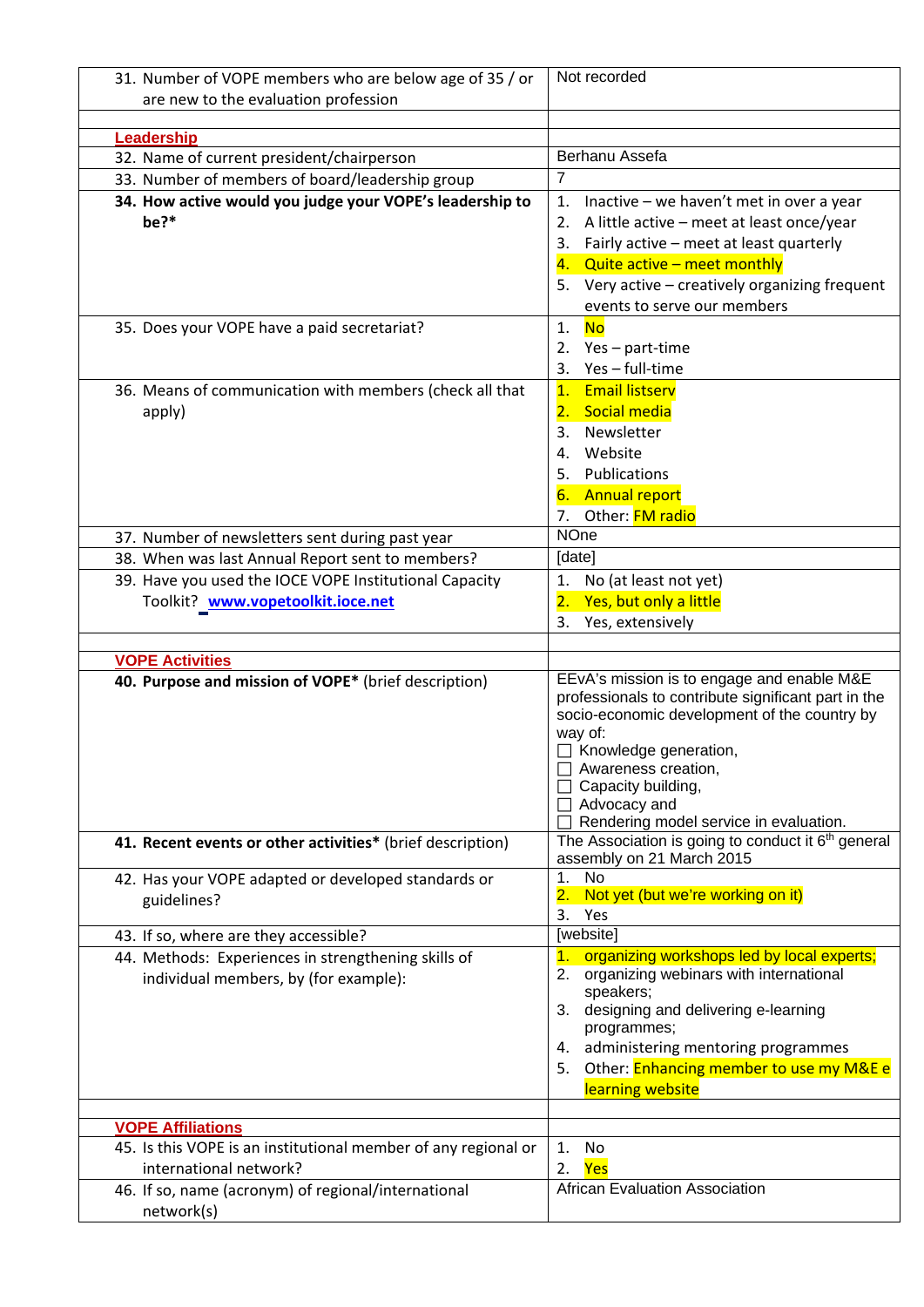| 47. Has your VOPE participated in a P2P or Innovation              | 1.<br>No                                             |
|--------------------------------------------------------------------|------------------------------------------------------|
| Challenge grant-supported project in the past?                     | Yes<br>2.                                            |
| 48. If so, what year?                                              | 2013 with Kenya Evaluation Association funded        |
|                                                                    | by Eval partners                                     |
| 49. With what VOPEs/other organizations did you partner?           | Evaluation Society of Kenya                          |
|                                                                    |                                                      |
| <b>Advocacy for Enabling Environment for Evaluation</b>            |                                                      |
| 50. Has your VOPE advocated for and influenced                     | No, it is not within the scope of our VOPE to<br>1.  |
| governmental evaluation policies and systems? (If so,              | address governmental policies                        |
| please describe in Part II below.)                                 | Not yet, but we're working on it<br>$\overline{2}$ . |
|                                                                    | Yes, but in a modest way<br>3.                       |
|                                                                    | Yes, in a significant way<br>4.                      |
| 51. Does your government have a National Evaluation Policy         | 3.<br><b>No</b>                                      |
| (for conducting and using evaluations)?                            | Coming - NEP in process of being<br>4.               |
|                                                                    | developed and approved                               |
|                                                                    | Yes - but dispersed among ministries<br>5.           |
|                                                                    | Yes - one over-all policy<br>6.                      |
| 52. Has your VOPE partnered with parliamentarians in your          | 1.<br>No (at least not yet)                          |
| country?                                                           | Yes, a little<br>2.                                  |
|                                                                    | Yes, actively<br>3.                                  |
| 53. Have you used the Advocacy Toolkit available                   | No (at least not yet)<br>1.                          |
| at www.mymande.org/evalpartners/advoactytoolkit?                   | Yes, but only a little<br>2.                         |
|                                                                    | Yes, extensively<br>3.                               |
|                                                                    |                                                      |
| EvalYear (2015)<br>54. Is your VOPE planning any special events to | No<br>1.                                             |
| commemorate the International Year of Evaluation? <sup>6</sup>     | Yes<br>2.                                            |
| 55. If so, briefly describe:                                       | To held one conference with the National             |
|                                                                    | Planning Commission and House of Peoples             |
|                                                                    | Representatives of the FDRE (parliament)             |
| 56. On what dates?                                                 | Possibly in August 2015                              |
| 57. Has your national government made a declaration                | <b>No</b><br>1.                                      |
| regarding EvalYear?                                                | Yes<br>2.                                            |
| 58. Have one or more Civil Society Organizations made              | $\overline{\mathbf{1}}$ .<br><b>No</b>               |
| declarations regarding EvalYear?                                   | 2.<br>Yes                                            |
|                                                                    |                                                      |
| <b>Research Consent</b>                                            |                                                      |
| 59. Do you consent to being contacted in the future for            | 1.<br>No                                             |
| research studies that may help to improve services to              | 2.<br>Yes                                            |
| the network of VOPEs? (Selecting "yes" merely indicates            |                                                      |
| your willingness to be contacted. You are not obligated            |                                                      |
| to participate in any study.)                                      |                                                      |
|                                                                    |                                                      |
| 60. Date this information was submitted/updated*                   | 18 March 2015                                        |

*You are also invited to respond to the more detailed questions in the longer questionnaire below.* 

*Note: Part II has not changed from the former version of the IOCE-VOPE survey questionnaire, with the exception of the Additional Basic ID Information and Evaluation Culture. While you could simply copy what you submitted previously in response to the rest of the questions in Part II, it would be a good idea to update this information.*

*This entire Word document should then be saved with a title like "name of your country/region acronym of VOPE - Survey Response 2015". Please send to [Lynn@IOCE.net.](mailto:Lynn@IOCE.net) It will then be posted* 

<span id="page-3-0"></span><sup>&</sup>lt;sup>6</sup> If so, please also enter your planned event at [https://evalyear.crowdmap.com.](https://evalyear.crowdmap.com/) j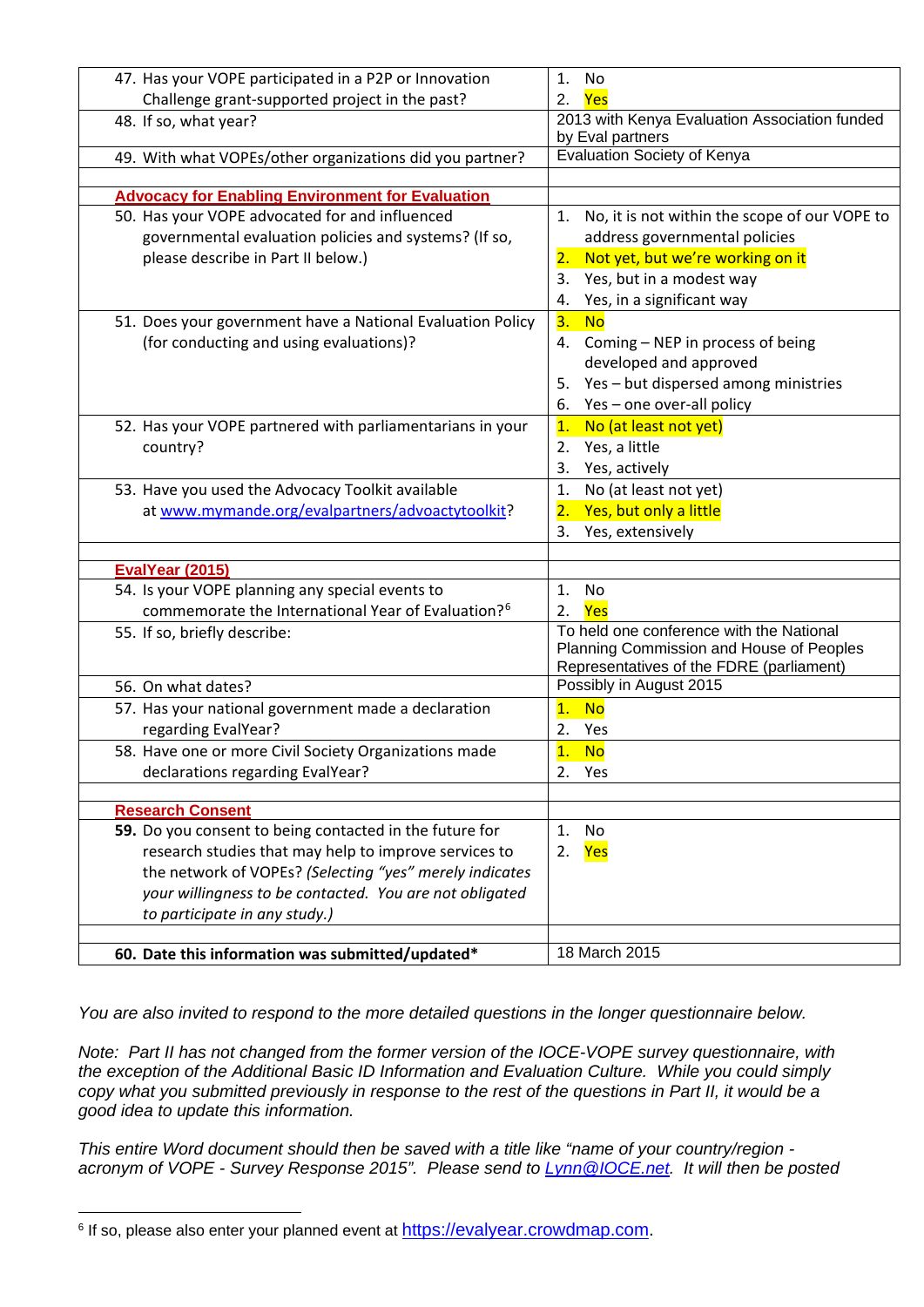*to the [www.IOCE.net](http://www.ioce.net/) website where such survey responses from VOPEs around the world can be seen. If your VOPE has a logo, you are welcome to send it to Lynn as well.*

*Any questions for clarification can be addressed to [Lynn@IOCE.net.](mailto:Lynn@IOCE.net)*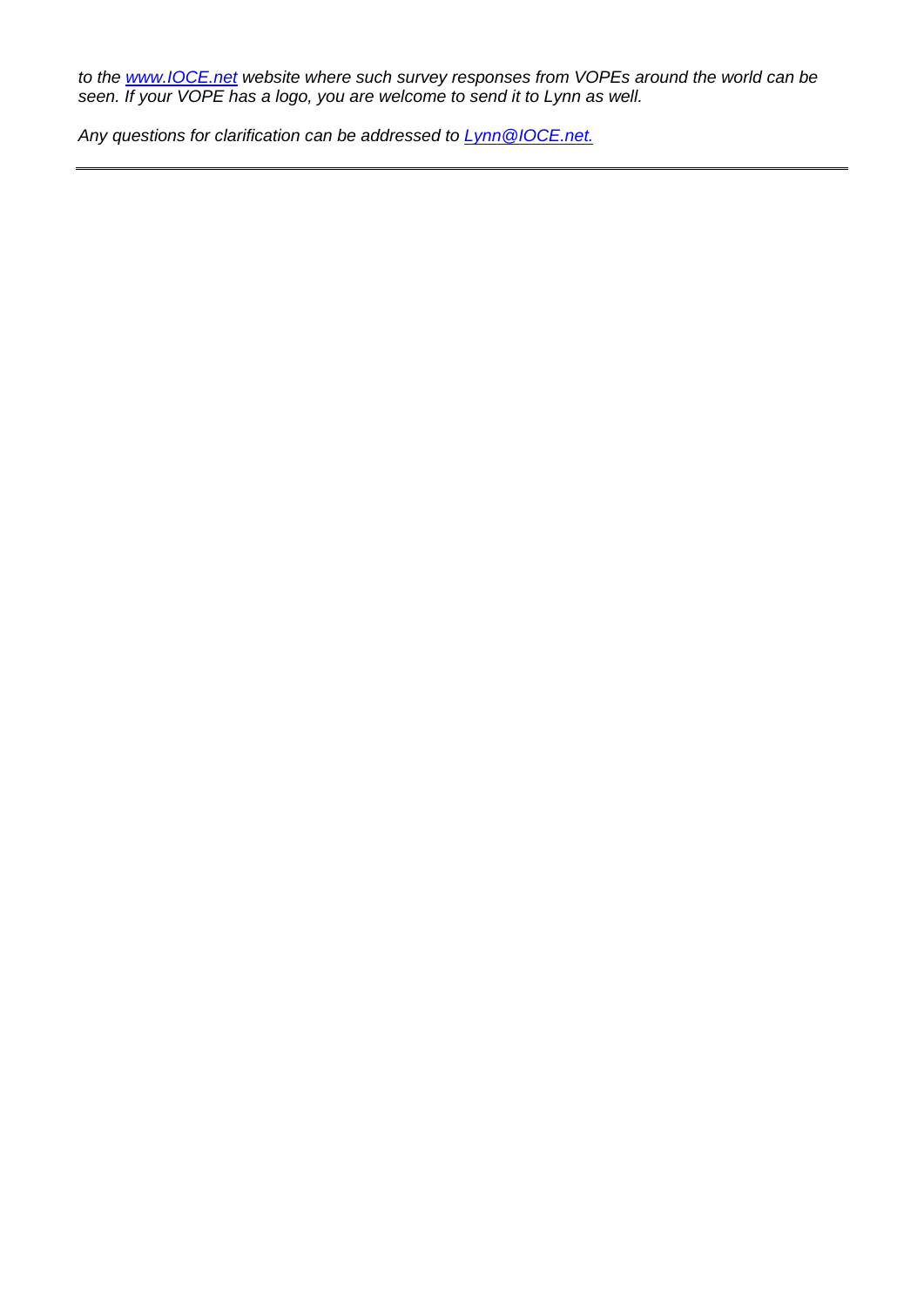# **Part II. Expanded information on VOPE's experience with Evaluation Capacity Building**

|    | <b>Additional basic ID information:</b>                                                                                                                                                                                                               |                                                                                                                                                                                                                                                                                                                                                                                                                                     |
|----|-------------------------------------------------------------------------------------------------------------------------------------------------------------------------------------------------------------------------------------------------------|-------------------------------------------------------------------------------------------------------------------------------------------------------------------------------------------------------------------------------------------------------------------------------------------------------------------------------------------------------------------------------------------------------------------------------------|
|    | A. Physical/Postal address of VOPE                                                                                                                                                                                                                    | <b>Berhanu Assefa</b><br>$P.o.$ box $-90570$<br><b>Addis Ababa</b><br><b>Ethiopia</b>                                                                                                                                                                                                                                                                                                                                               |
| В. | Phone number                                                                                                                                                                                                                                          | +251911903051                                                                                                                                                                                                                                                                                                                                                                                                                       |
| C. | Is your VOPE supported by external funding?                                                                                                                                                                                                           | No / Yes                                                                                                                                                                                                                                                                                                                                                                                                                            |
|    | D. If so, please name the external funding<br>source(s).                                                                                                                                                                                              |                                                                                                                                                                                                                                                                                                                                                                                                                                     |
|    |                                                                                                                                                                                                                                                       |                                                                                                                                                                                                                                                                                                                                                                                                                                     |
|    | <b>Evaluation culture:</b>                                                                                                                                                                                                                            |                                                                                                                                                                                                                                                                                                                                                                                                                                     |
|    | A. How prevalently would you say evaluations are<br>commissioned and used by the government of<br>your country?                                                                                                                                       | Fairly enough government offices did<br>evaluation either internally or externally.                                                                                                                                                                                                                                                                                                                                                 |
| B. | How prevalently are evaluations commissioned<br>and used by donors of programs in your<br>country?                                                                                                                                                    | Most donors have a culture of doing<br>evaluation. It is more prevalent when we<br>compare it with government.                                                                                                                                                                                                                                                                                                                      |
|    | C. How prevalently are evaluations commissioned<br>and used by NGOs and CSOs?                                                                                                                                                                         | Most NGO have a culture of doing<br>evaluation. It is more prevalent when we<br>compare it with government.                                                                                                                                                                                                                                                                                                                         |
|    | D. Has there been a more thorough study of the<br>evaluation culture and capacity in your country<br>along the lines of the above questions, or<br>otherwise? If so, please cite the reference of<br>such a study and the URL where it is accessible. | Study on the demand for and supply<br>of Evaluation in Ethiopia - conducted<br>by Centre for Learning on Evaluation<br>and Results Anglophone Africa<br>(CLEAR-AA) in December 2013<br><b>National Evaluation Capacities UNDP</b><br>Dec 2009.                                                                                                                                                                                      |
| E. | Approximately what proportion of the number<br>of persons who conduct evaluations in your<br>country do you estimate are members of your<br>VOPE?                                                                                                     | We can't estimate this because there<br>is no Evaluation policy, evaluation<br>standard and evaluation guideline.<br>Who really is an Evaluator needs<br>definition and registration.                                                                                                                                                                                                                                               |
| F. | What reasons do you guess other evaluators<br>have not yet chosen to participate in activities<br>of your VOPE?                                                                                                                                       | Mostly because they don't see the<br>importance of associations. It may be<br>human behavior; most want direct<br>"cash on hand" type of benefit than<br>developing professionalism and<br>career. When you become a VOPE<br>leader in a country like Ethiopia, you<br>use your own resources for the<br>VOPE; not you gain from the VOPE.<br>Only those who have highest<br>commitment for social services are<br>members of VOPE. |

*[The rest of Part II is the same as in the questionnaire used since 2012.]*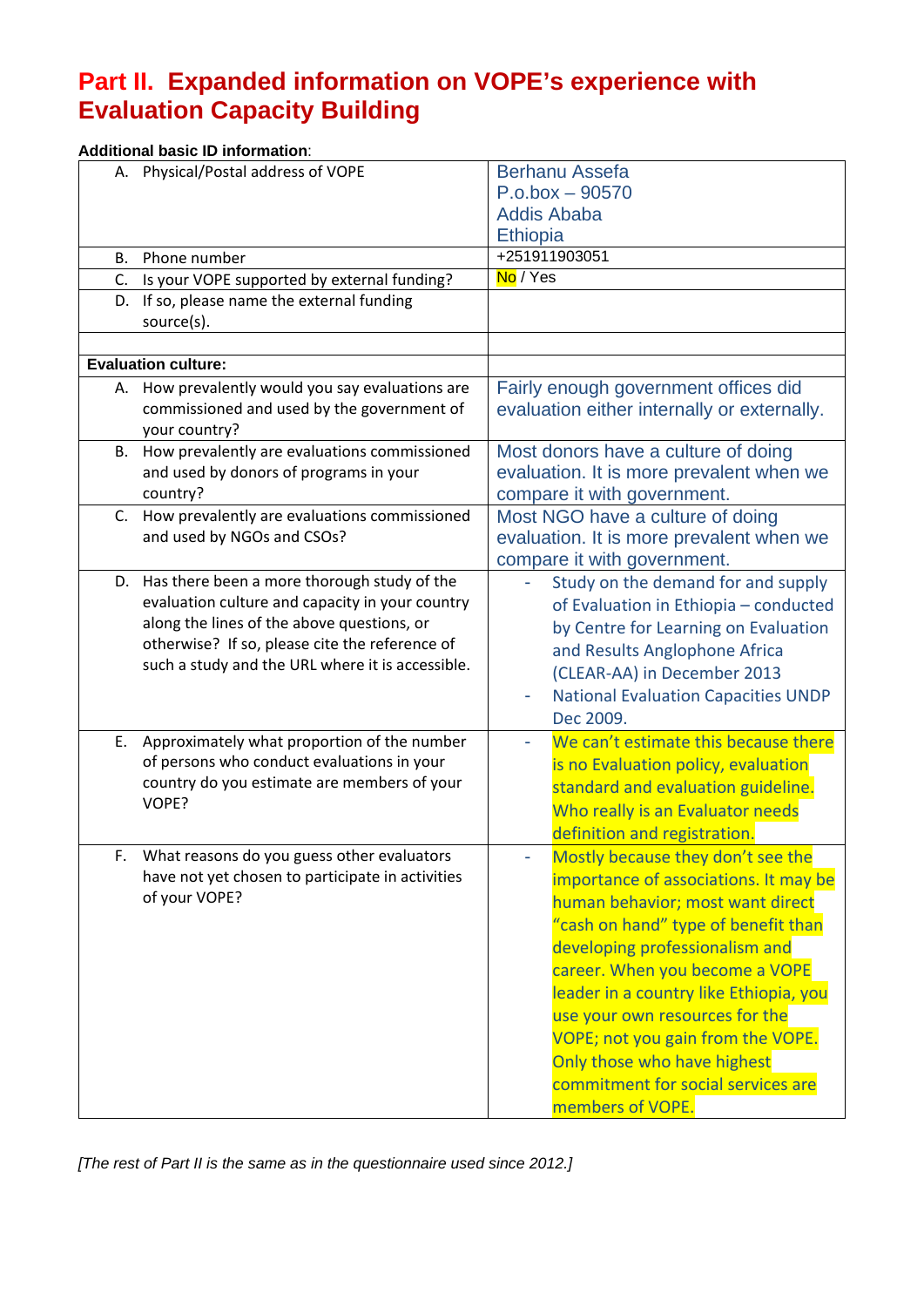| 1. Background: Please provide<br>a brief history of the formation of<br>this organization (VOPE).<br>1.1 Who were/are the key<br>players?<br>1.2 How many members do you<br>have on your governing board/<br>committee?<br>1.3 What are the main existing<br>strengths that your VOPE is<br>trying to capitalize on?<br>1.4 What are the main<br>challenges that your VOPE is<br>trying to address? | Evaluation Association is established in 2009 by the assistance of<br>UNICEF and re registered in 2010 with certificate number 1476 by FDRE<br>Charities and Societies Agency. There are seven executive board<br>members, the Executive board is also the executive secretary of the<br>association.<br>A number of professionals had felt the need for an evaluation association<br>that would help them to organize and discuss their joint professional<br>problems and experiences. This expressed need and the wish for an<br>association was supported by UNICEF - Ethiopia. The association was<br>formally registered on<br><b>Strength</b><br>The board members held regular meetings once per month.<br>We are developing capacity building training curriculum for<br>-<br>members on evaluation<br>We are drafting Evaluation standards for Ethiopia<br>We are investing all our efforts to professionalize Evaluation in<br>$\overline{\phantom{a}}$<br>Ethiopia<br>Diverse professional mix (Agriculture, Health, Education,<br>$\qquad \qquad \blacksquare$<br>Statistics, Economics)<br>We have good relationship with the national planning<br>commission of Ethiopia<br>We have plan to contact the parliament of Ethiopia once the<br>$\overline{\phantom{a}}$<br>current (may 2015) election is concluded<br>We are active members of AfrEA<br><b>Challenges</b><br>According to the Ethiopian Charities and Societies Proclamation effected<br>since 2009 in Ethiopia. Professional associations are required to solicit<br>funding from their members and other income generating activities within<br>Ethiopia. They are expected to generate 90% of their income from home.<br>No international organization and non-Ethiopian nationals are allowed to<br>be member of the association and they can't fund the association more<br>than 10% of its budget.<br>Membership financial contribution is not to the required<br>No executive office yet<br>Capacity |
|-----------------------------------------------------------------------------------------------------------------------------------------------------------------------------------------------------------------------------------------------------------------------------------------------------------------------------------------------------------------------------------------------------|-----------------------------------------------------------------------------------------------------------------------------------------------------------------------------------------------------------------------------------------------------------------------------------------------------------------------------------------------------------------------------------------------------------------------------------------------------------------------------------------------------------------------------------------------------------------------------------------------------------------------------------------------------------------------------------------------------------------------------------------------------------------------------------------------------------------------------------------------------------------------------------------------------------------------------------------------------------------------------------------------------------------------------------------------------------------------------------------------------------------------------------------------------------------------------------------------------------------------------------------------------------------------------------------------------------------------------------------------------------------------------------------------------------------------------------------------------------------------------------------------------------------------------------------------------------------------------------------------------------------------------------------------------------------------------------------------------------------------------------------------------------------------------------------------------------------------------------------------------------------------------------------------------------------------------------------------------------------------------------------|
| 2. Organizational motivation:<br>What were/are the driving forces<br>of the VOPE and its historical<br>development?                                                                                                                                                                                                                                                                                 | 1. Create a forum for professional evaluation based multi-disciplinary<br>discussions.<br>2. To promote useful evaluations that support development in Ethiopia<br>and give professional support as the case demands.<br>3. To encourage the development and publication of high quality<br>evaluation practice, research and theory development based on Ethiopian<br>experiences and expertise thereby enhancing the building of evaluation<br>capacity in Ethiopia<br>4. To facilitate networking and information sharing on evaluation in<br>Ethiopia<br>5. To be a reference point for evaluation information and methodology<br>relevant to Ethiopia.<br>6. To promote and share Ethiopian evaluation expertise at relevant<br>regional and international forums and events.<br>7. To develop & maintain professional relationships with other similar<br>local and international organizations with a view toward fostering the<br>growth of professional practice in Ethiopia<br>8. To promote evaluation as a profession and support national ownership.                                                                                                                                                                                                                                                                                                                                                                                                                                                                                                                                                                                                                                                                                                                                                                                                                                                                                                                       |
| 3. Evaluation Capacity<br>Building <sup>7</sup> : What has your VOPE<br>done to promote evaluation<br>(M&E) capacity?                                                                                                                                                                                                                                                                               | - Provided training for government offices, local and International NGOs<br>and members.<br>Use the general assembly as a means to transmit new knowledge.<br>Always our general meetings are with scientific paper presentation. The                                                                                                                                                                                                                                                                                                                                                                                                                                                                                                                                                                                                                                                                                                                                                                                                                                                                                                                                                                                                                                                                                                                                                                                                                                                                                                                                                                                                                                                                                                                                                                                                                                                                                                                                                   |

<span id="page-6-0"></span> $7$  By evaluation capacity we refer to the capacity of individuals to produce credible and useful evaluations (supply side), but also to institutional capacities to call for (demand side) and utilize evaluations.

j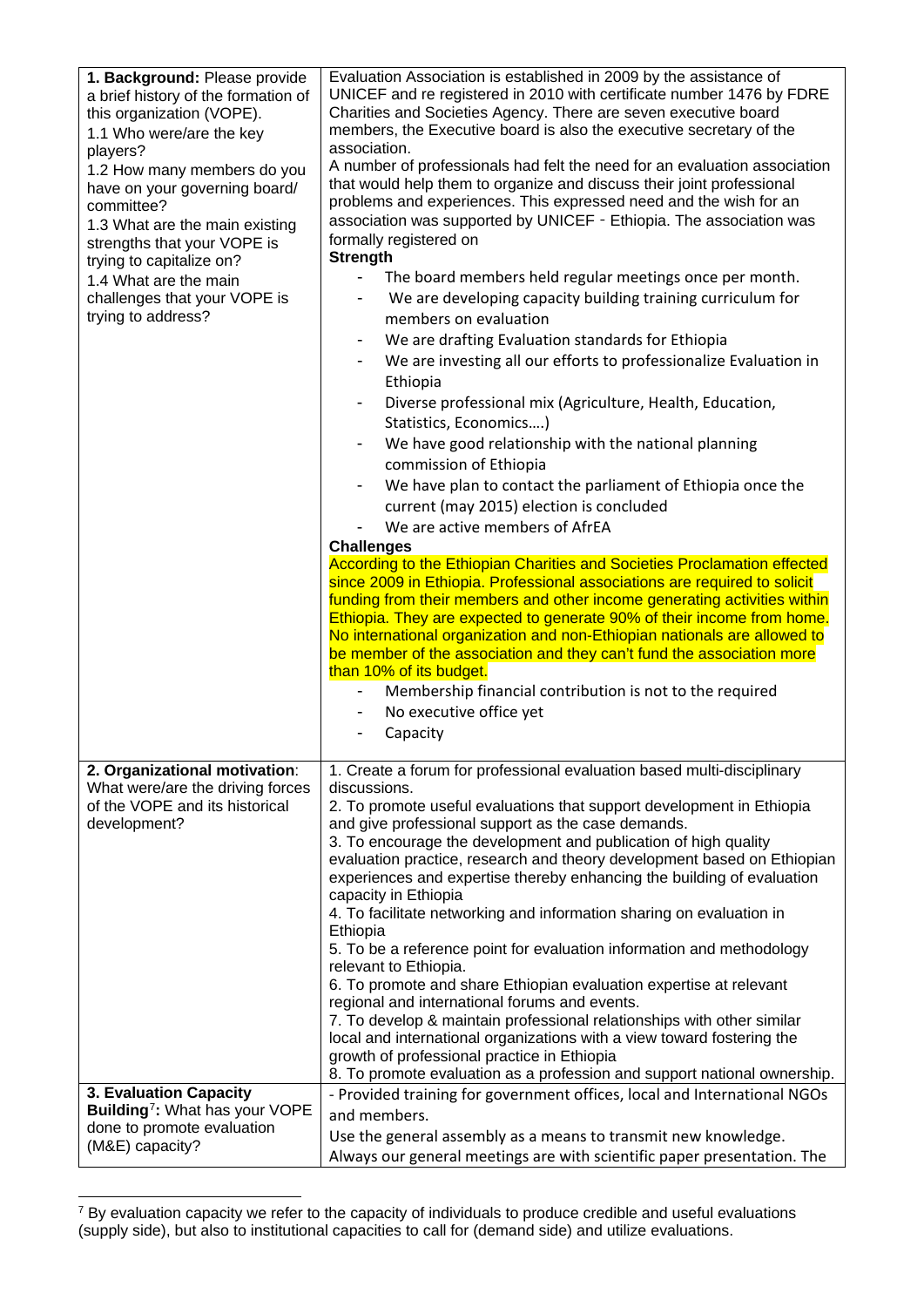|                                                                    | current general assembly is also with a there "Evaluative Thinking" and                       |
|--------------------------------------------------------------------|-----------------------------------------------------------------------------------------------|
|                                                                    | paper will be presented in this theme.                                                        |
| 4. Context / target entities:                                      | The association want to work with the following organizations to achieve                      |
| More specifically, who are the                                     | its mission and realize its vision.                                                           |
| persons or institutions your                                       | PM office<br>$\overline{\phantom{0}}$                                                         |
| organization seeks to influence                                    | Government line ministries                                                                    |
| (to strengthen evaluation                                          | Parliament<br>$\overline{\phantom{0}}$                                                        |
| capacity)? For example:<br>4.1 Technical capacities to             | Private for profit sector<br>$\qquad \qquad -$                                                |
| supply quality evaluations,                                        | Individual consultancy firms<br>$\qquad \qquad -$                                             |
| partnering with experts, local                                     | Individuals M&E professionals<br>$\qquad \qquad -$                                            |
| universities or others to                                          | Individuals graduate of Evaluation<br>$\qquad \qquad -$                                       |
| provide training for                                               | local NGO and International NGO<br>$\overline{\phantom{0}}$                                   |
| members, etc.;                                                     | <b>Regional Associations</b>                                                                  |
| 4.2 Strengthening VOPE                                             | -                                                                                             |
| organizational capacity                                            | <b>Donors</b>                                                                                 |
| itself;                                                            |                                                                                               |
| 4.3 Enhancing the enabling                                         |                                                                                               |
| environment for evaluation,                                        |                                                                                               |
| including strengthening the                                        |                                                                                               |
| demand for and use of                                              |                                                                                               |
| evaluations by policy<br>makers;                                   |                                                                                               |
| 4.4 Influencing governmental                                       |                                                                                               |
| policies related to                                                |                                                                                               |
| evaluation, evaluation                                             |                                                                                               |
| designs and implementation                                         |                                                                                               |
| of M&E systems, etc.                                               |                                                                                               |
| 5. Public accountability: Is                                       |                                                                                               |
| your VOPE helping to                                               |                                                                                               |
| strengthen oversight and                                           |                                                                                               |
| transparency of government                                         |                                                                                               |
| programs? If so, in what ways?<br>Can you share any success        |                                                                                               |
| stories of evaluators or others                                    |                                                                                               |
| promoting public accountability?                                   |                                                                                               |
| 6. More specifically, what are                                     | The Ethiopian Evaluation standard is under development yet we advocate                        |
| some of the key themes for                                         | for these following issues:                                                                   |
| which you advocate? For                                            | Scope - M&E should cover all activities and planned outputs regardless                        |
| example, are you promoting                                         | of the duration and size of budget.                                                           |
| issues related to cultural<br>sensitivity, equity, social justice, | - Intentionality - M&E should be based on clear objectives, schedules and<br>feedback process |
| empowerment, transformation,                                       | - Performance indicators - M&E should focus on indicators of                                  |
| gender, environment, poverty?                                      | achievement already established for the programme or project                                  |
| If so, please describe or attach                                   | - Quality stamp - assessment of results should be validated by systems                        |
| relevant documents.                                                | check, field visits, client surveys and audits                                                |
|                                                                    | - Participation - stakeholder and staff participation should be used in the                   |
|                                                                    | process of constructing indicators and benchmarks and validating                              |
|                                                                    | outcomes/impacts.                                                                             |
| 7. Methods: Experiences in                                         | EEvA has experience in providing training to members and other                                |
| strengthening skills of individual                                 | stakeholders in Evaluation and basic M&E.                                                     |
| members, by (for example):                                         |                                                                                               |
| organizing workshops led by                                        |                                                                                               |
| local experts;                                                     |                                                                                               |
| organizing webinars with                                           |                                                                                               |
| international speakers;                                            |                                                                                               |
| designing and delivering e-                                        |                                                                                               |
| learning programmes;                                               |                                                                                               |
| administering mentoring<br>programmes; etc.                        |                                                                                               |
| 8. Standards: Has your VOPE                                        | Under development                                                                             |
| developed professional                                             |                                                                                               |
| standards/ethical codes/                                           |                                                                                               |
| competencies (or adheres to                                        |                                                                                               |